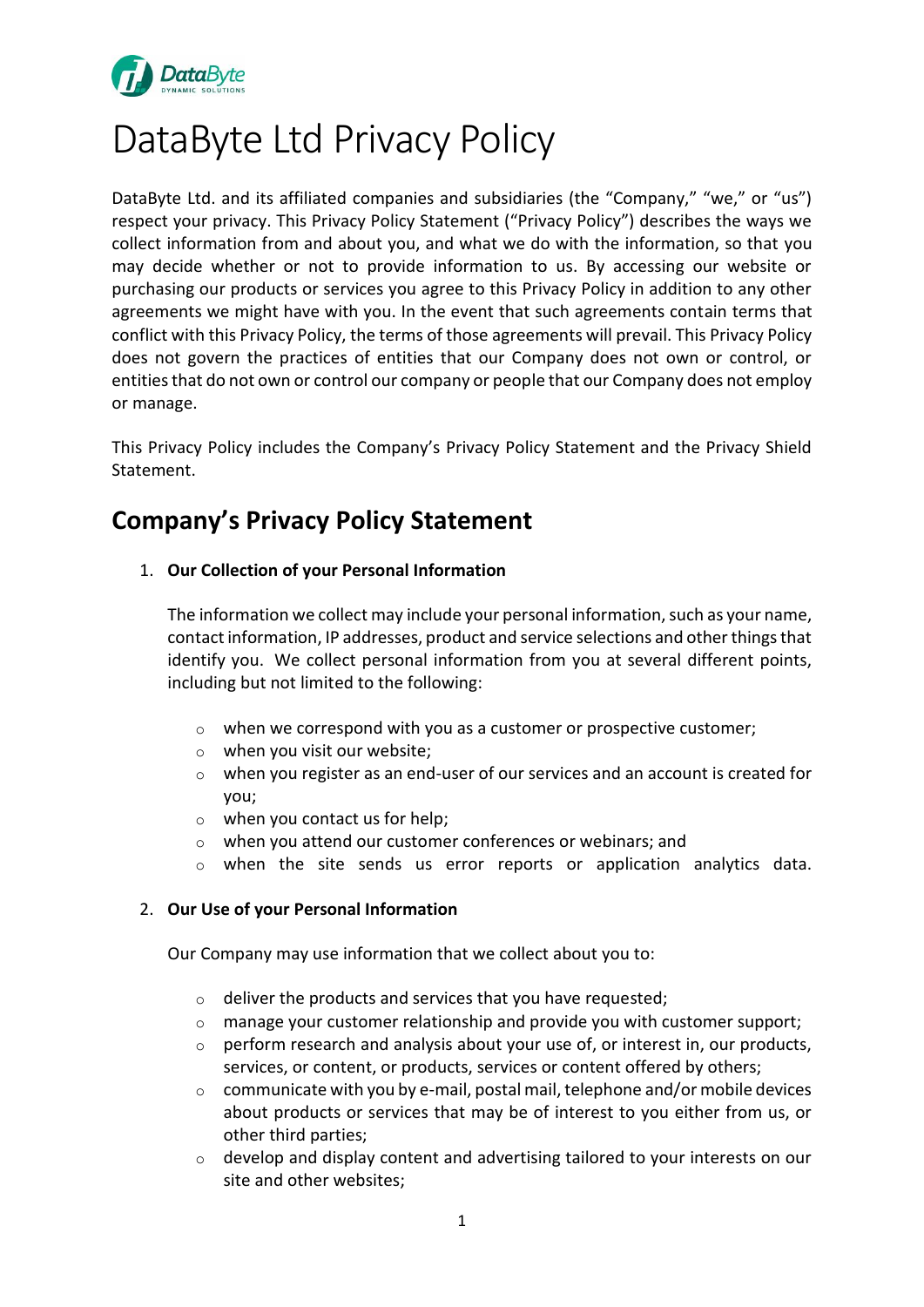

- $\circ$  verify your eligibility and deliver prizes in connection with promotions, contests and sweepstakes;
- o enforce our terms and conditions;
- o manage our business;
- o perform functions as otherwise described to you at the time of collection; and
- $\circ$  sell or transfer personal information to third parties for any legally permissible purpose in our sole discretion.

# 3. **Our Disclosure of your Personal Information to Third Parties**

We may share your personal information with third parties only in the ways that are described in this Privacy Policy:

- $\circ$  we may provide your information to our agents, vendors or service providers who perform functions on our behalf;
- o third party contractors may have access to our databases. Usually these contractors sign a standard confidentiality agreement;
- o we may share your data with any parent company, subsidiaries, joint ventures, other entities under a common control or third-party acquirers. We expect these other entities will honour this Privacy Policy;
- $\circ$  we may allow a potential acquirer or merger partner to review our databases, although we would restrict their use and disclosure of this data during the diligence phase;
- o as required by law enforcement, government officials, or other third parties pursuant to a court order, or other legal process or requirement applicable to our Company; or when we believe, in our sole discretion, that the disclosure of personal information is necessary to prevent physical harm or financial loss, to report suspected illegal activity or to investigate violations of our agreements or Company policies; and
- o other third parties with your consent or direction to do so.

Please note that these third parties may be in other countries where the laws on processing personal information may be less stringent than in your country.

#### 4. **Our Security Measures to Protect your Personal Information**

Our Company uses industry-standard technologies when transferring and receiving data exchanged between our Company and other companies to help ensure its security. This site has security measures in place to help protect information under our control from the risk of accidental or unlawful destruction or accidental loss, alteration or unauthorized disclosure or access. However, "perfect security" does not exist on the Internet. Also, if this website contains links to other sites, our Company is not responsible for the security practices or the content of such sites.

#### 5. **Our Use of Cookies, Web Beacons, Web Analytics Services, and Links**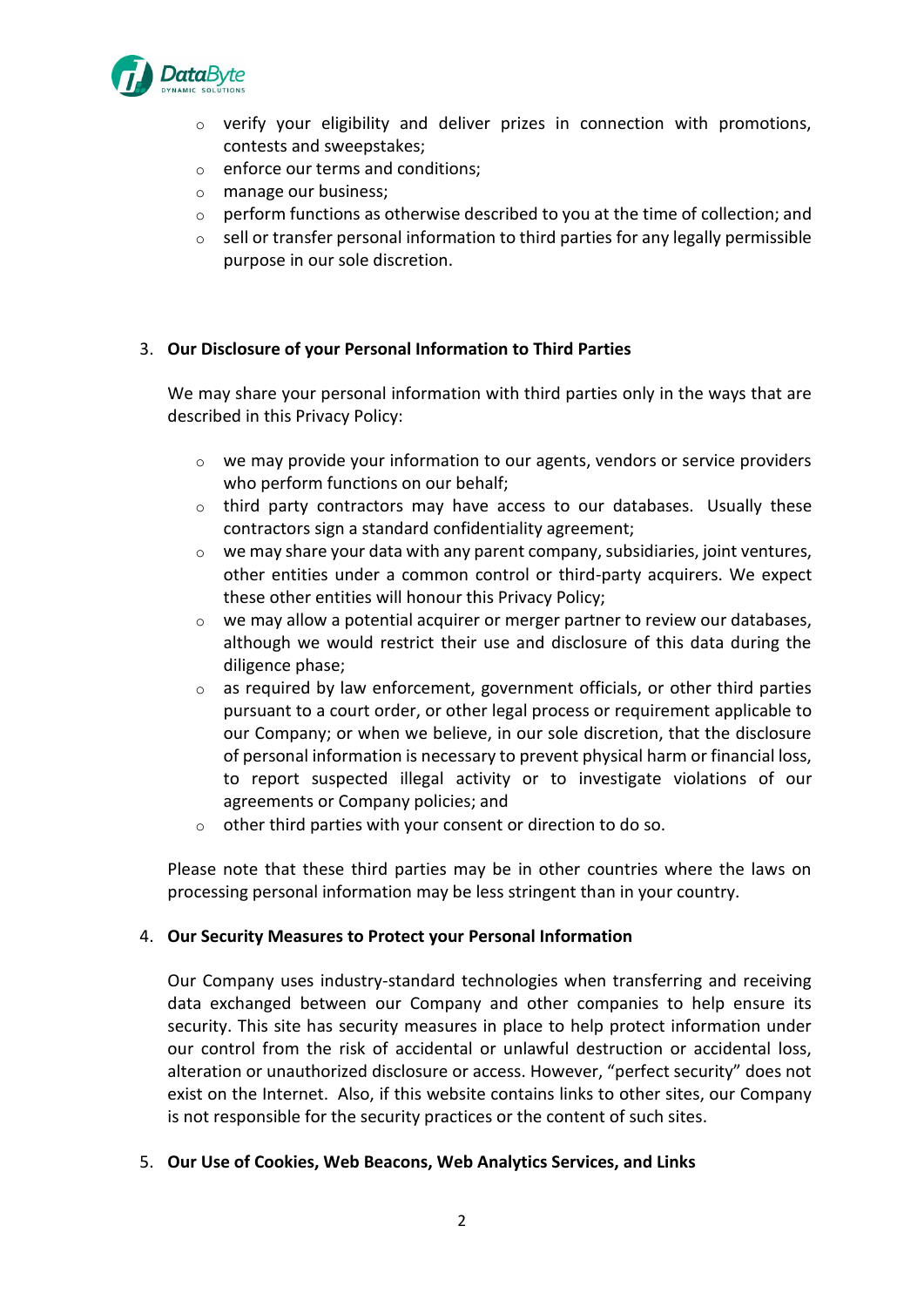

- o **Cookies.** Many of our web pages use "cookies." Cookies are text files we place in your computer's browser to store your preferences. Cookies, by themselves, do not tell us your e-mail address or other personally identifiable information unless you choose to provide this information to us by, for example, registering at one of our sites. However, once you choose to furnish the site with personal information, this information may be linked to the data stored in the cookie. We use cookies to understand site usage and to improve the content and offerings on our sites. We also may use cookies to offer you products, programs, or services. You have many choices with regards to the management of cookies on your computer. All major browsers allow you to block or delete cookies from your system. To learn more about your ability to manage cookies, please consult the privacy features in your browser.
- o **Web Beacons.** Our Company and third parties may also use small pieces of code called "web beacons" or "clear gifs" to collect anonymous and aggregate advertising metrics, such as counting page views, promotion views, or advertising responses. These "web beacons" may be used to deliver cookies that conform to our Company's cookie requirements.
- o **Web Analytics Services.** We use Google Analytics, a service for the marketing analysis of the site provided by Google, Inc. Google Analytics uses cookies to allow us to see how you use our site so we can improve your experience. Google's ability to use and share information collected by Google Analytics about your visits to the site is restricted by the Google Analytics Terms of Use available at<http://www.google.com/analytics/terms/us.html> and the Google Privacy Policy available at [http://www.google.com/policies/privacy/.](http://www.google.com/policies/privacy/) You can prevent Google Analytics from recognizing you on return visits to the site by disabling cookies in your browser. If you prefer to not have data reported by Google Analytics, you can install the Google Analytics Opt-out Browser Add-on available at [https://tools.google.com/dlpage/gaoptout.](http://https/tools.google.com/dlpage/gaoptout)
- o **Links.** We may create links to other web sites. We will make a reasonable effort to link only to sites that meet similar standards for maintaining each individual's right to privacy. However, many other sites that are not associated with or authorized by our Company may have links leading to our site. Our Company cannot control these links and we are not responsible for any content appearing on these sites. Since this website does not control the privacy policies of third parties, you are subject to the privacy practices of that third party. We encourage you to ask questions before you disclose any personal information to others.
- o **Other.** Our Company websites may use third parties to present or serve the advertisements that you may see at its web pages and to conduct research about the advertisements and web usage. This Privacy Policy does not cover any use of information that such third parties may have collected from you or the methods used by the third parties to collect that information.

#### 6. **Legal Basis for Processing your Personal data (EEA and Switzerland only)**

With respect to personal data collected from individuals from the European Economic Area or Switzerland, our legal basis for collecting and using the personal data will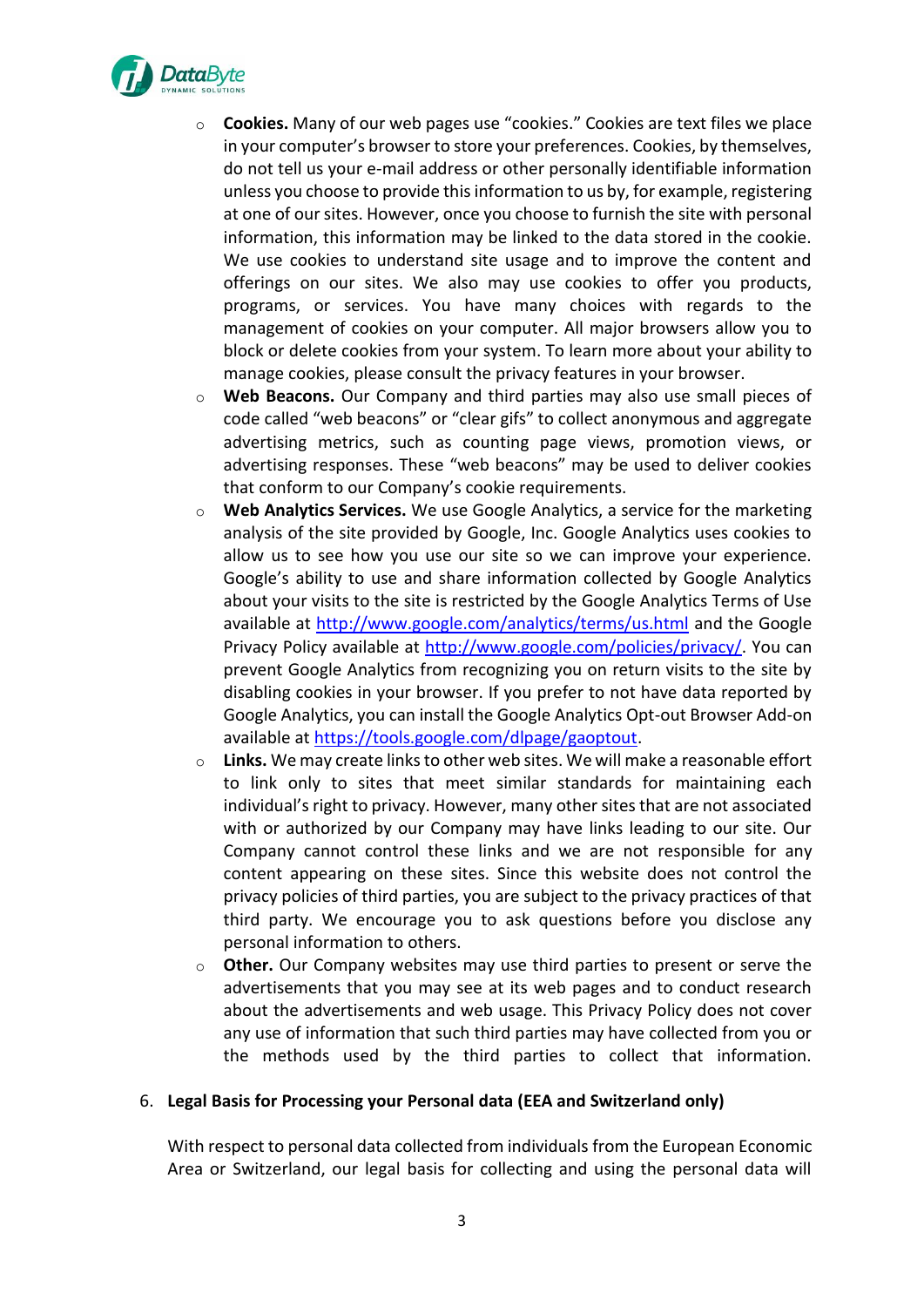

depend on the personal data concerned and the specific context in which we collect it. Our Company will normally collect personal data from you only where: (a) we have your consent to do so, (b) where we need the personal data to perform a contract with you (e.g. to deliver the services you have requested), or (c) where the processing is in our or a third party's legitimate interests (and not overridden by your data protection interests or fundamental rights and freedoms).

# 7. **Limiting Use, Disclosure, Retention**

Our Company identifies the purposes for which the information is being collected before or at the time of collection. The collection of your personal data will be limited to that which is needed for the purposes identified by our Company. Unless you consent or we are required by law, we will only use the personal data for the purposes for which it was collected. If our Company will be processing your personal data for another purpose later on, our Company will seek your further legal permission or consent; except where the other purpose is compatible with the original purpose. We will keep your personal data only as long as required to serve those purposes. We will also retain and use your personal data for as long as necessary to comply with our legal obligations, resolve disputes, and enforce our agreements.

#### 8. **International Transfers of your Personal data**

We are a global company. Information collected from you may be stored and processed in the European Economic Area, the United States or any other country in which our Company or agents or contractors maintain facilities, and by accessing our sites and using our services, you consent to any such transfer of information outside of your country. Such countries may have laws which are different, and potentially not as protective, as the laws of your own country.

Whenever we share personal data originating in the European Economic Area or Switzerland we will rely on lawful measures to transfer that data, such as the Privacy Shield or the EU standard contractual clauses. If you reside in the EEA or other regions with laws governing data collection and use, please note that you are agreeing to the transfer of your personal data to the United States and other jurisdictions in which we operate. By providing your personal data, you consent to any transfer and processing in accordance with this Policy.

# 9. **Accuracy of Personal data**

We do our best to ensure that the personal data we hold and use is accurate. We rely on the customers we do business with to disclose to us all relevant information and to inform us of any changes.

#### 10. **Your Access to and Updating of your Personal data**

Reasonable access to your personal data may be provided upon request made to our Company at the contact information provided below. If access cannot be provided within that time frame, our Company will provide the requesting party a date when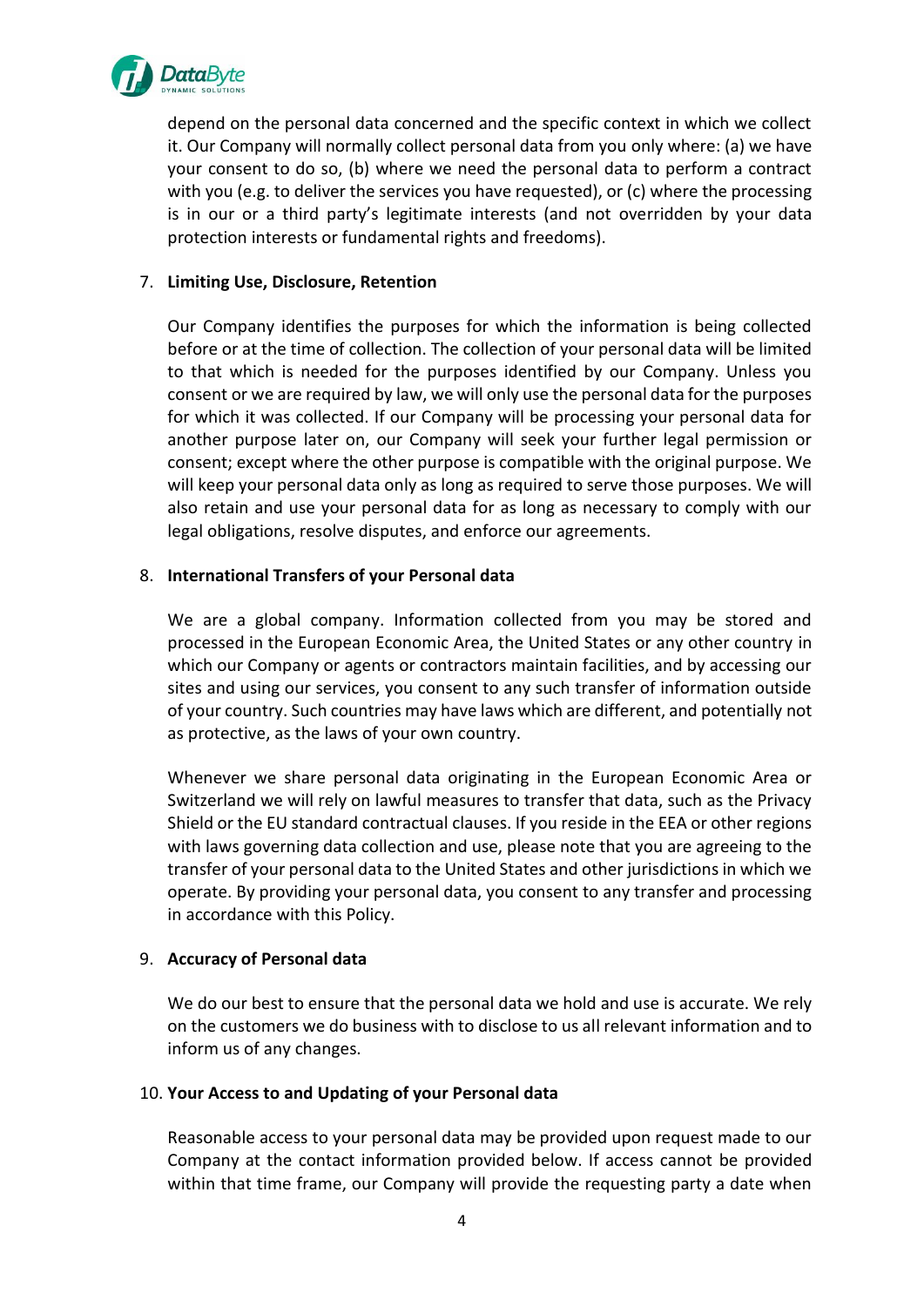

the information will be provided. If for some reason access is denied, we will provide an explanation as to why access has been denied. We may charge a reasonable fee in advance for copying and sending the information requested.

If you would like us to delete any persona Data held about you, we will do so on request unless we need to hold the information as part of the provision of products and services to you.

#### 11. **Marketing Communications**

We offer those who provide personal contact information a means to choose how we use the information provided. You may manage your receipt of marketing and nontransactional communications by clicking on the "unsubscribe" link located on the bottom of our marketing emails.

# 12. **Additional Rights (EEA and Switzerland only)**

If you reside in the European Economic Area or Switzerland, you may have the right to exercise additional rights available to you under applicable laws, including:

- o **Right of erasure.** You may have a broader right to erasure of personal data that we hold about you. For example, if it is no longer necessary in relation to the purposes for which it was originally collected. Please note, however, that we may need to retain certain information for record keeping purposes, to complete transactions or to comply with our legal obligations, among other things.
- o **Right to object to processing.** You may have the right to request that we stop processing your personal data and/or to stop sending you marketing communications.
- o **Right to restrict processing.** You may have the right to request that we restrict processing of your personal data in certain circumstances. For example, where you believe that the personal data we hold about you is inaccurate or unlawfully held.
- o **Right to data portability:** In certain circumstances, you may have the right to be provided with your personal data in a structured, machine readable and commonly used format and to request that we transfer the personal data to another data controller without hindrance.

If you would like to exercise any of the above rights, please contact our support team or contact our Data Protection Officer (see our contact details in Section 16 below). We will consider your request in accordance with applicable laws. To protect your privacy and security, we may take steps to verify your identity before complying with the request.

You also have the right to complain to a data protection authority about our collection and use of your personal data. For more information, please contact your local data protection authority.